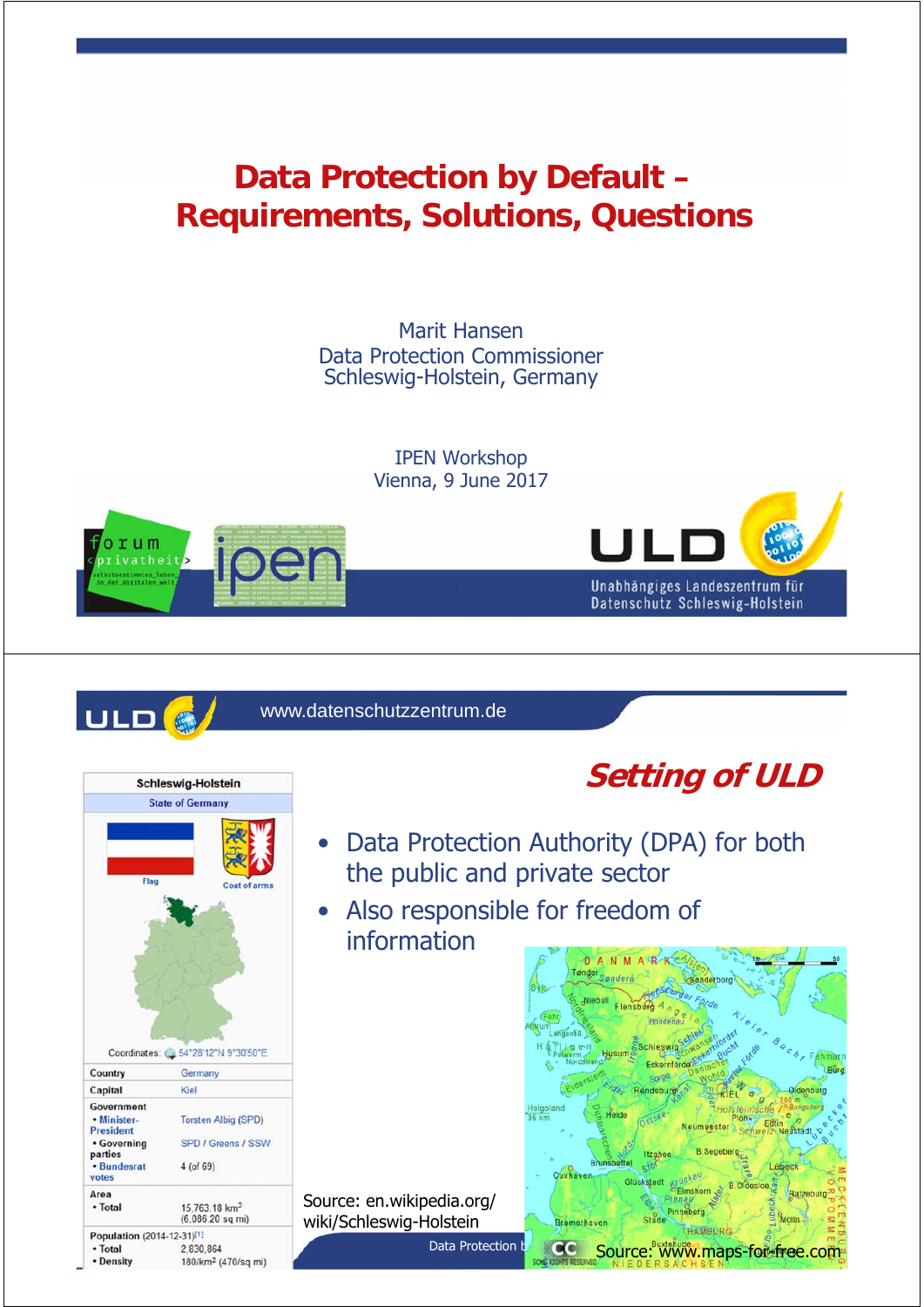

### **Overview**

- Privacy by Default
- Data Protection by Design and by Default: not the same!
- How to?
- Potential undesired effects
- Conclusion

Data Protection by Default 3 3

ULD<sup>6</sup>

www.datenschutzzentrum.de

## **Privacy by Default à la Cavoukian**

"Privacy by default":

- Part of "privacy by design"
- Privacy as the default setting: "If an individual does nothing, their privacy still remains intact. No action is required on the part of the individual to protect their privacy  $-$  it is built into the system, by default."
- $\rightarrow$  But what about an acting individual?  $\rightarrow$  Is full system functionality achievable?



Photo: anncavoukian.com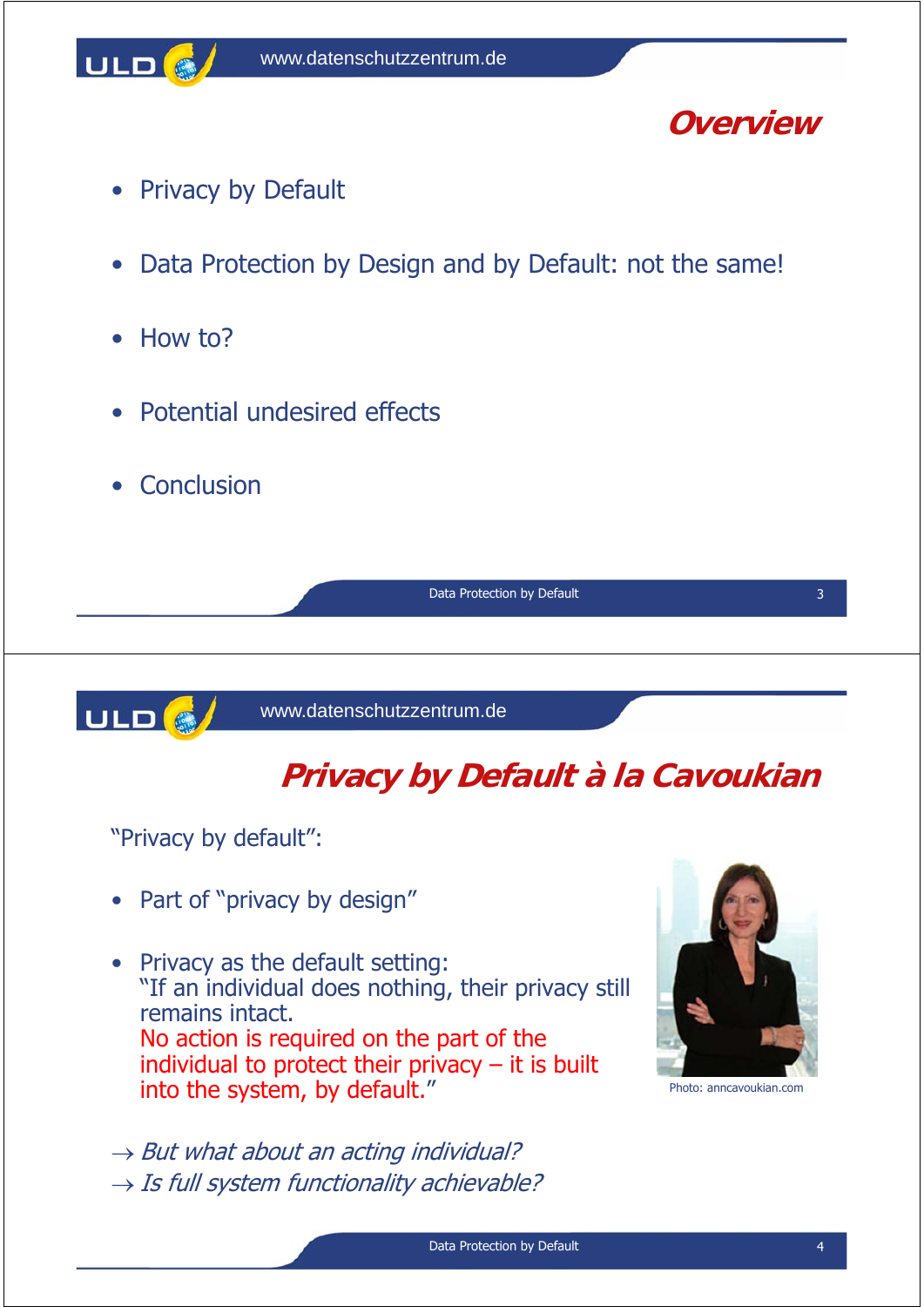

### **Comment on early GDPR draft by the EDPS (2012)**



"The principle of data protection by default aims at protecting the data subject in situations in which there might be a lack of understanding or control on the processing of their data, especially in a technological context.

The idea behind the principle is that privacy intrusive features of a certain product or service are initially limited to what is necessary for the simple use of it.

The data subject should in principle be left the choice to allow use of his or her personal data in a broader way."

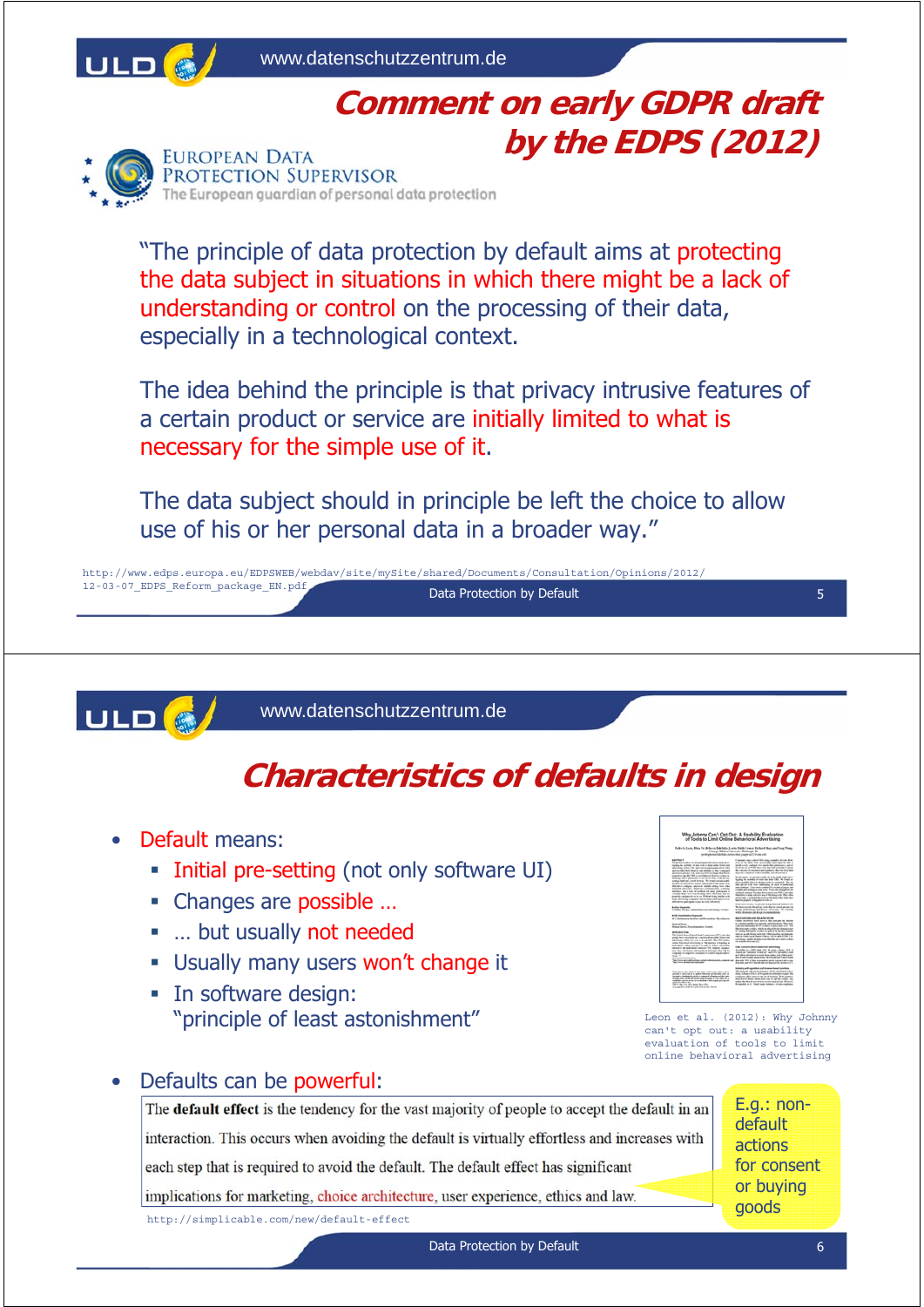

### **Data Protection by Design & by Default**

- Art. 25 GDPR
- Targeted at controllers + data processors
- Producers of IT systems "should be encouraged" (Rec. 78)
- Art. 25 Data Protection by Design and by Default
- 1. Taking into account the state of the art, the cost of implementation and the nature, scope, context and purposes of processing as well as the risks of varying likelihood and severity for rights and freedoms of natural persons posed by the processing, the controller shall, both at the time of the determination of the means for processing and at the time of the processing itself, implement appropriate technical and organisational measures, […]
- Objective: to design systems + services from early on, for the full lifecycle …
	- a) … in a data-minimising way
	- b) … with the most data protection-friendly pre-settings

Data Protection by Default



www.datenschutzzentrum.de

## **Data Protection by Design & by Default**

- Art. 25 GDPR
- Targeted at controllers + data processors
- Producers of IT systems "should be encouraged" (Rec. 78)
- Art. 25 Data Protection by Design and by Default
- 2. The controller shall implement appropriate technical and organisational measures for ensuring that, by default, only personal data which are necessary for each specific purpose of the processing are processed. That obligation applies to the amount of personal data collected, the extent of their processing, the period of their storage and their accessibility. […]
- Objective: to design systems + services from early on, for the full lifecycle …
	- a) … in a data-minimising way
	- b) … with the most data protection-friendly pre-settings

7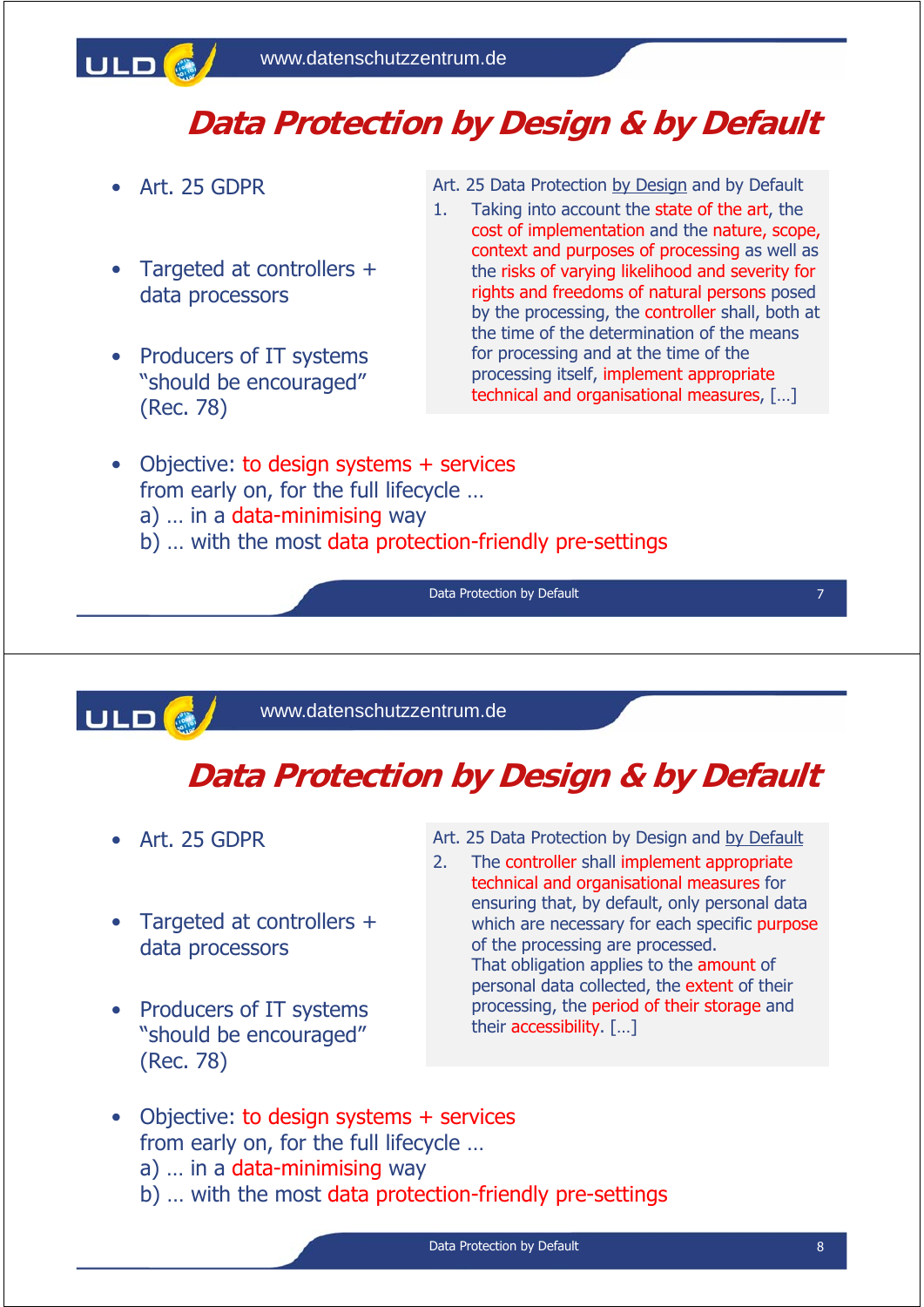### **Conditions "state of the art" and "the cost of implementation"?**

### Identical wording in Art. 25 + Art. 32 "Security of processing"



### www.datenschutzzentrum.de

### **Conditions "state of the art" and "the cost of implementation"?**

### On EU level nothing new, see Data Protection Directive 95/46/EC

#### Article 17

ULD

#### Security of processing

1. Member States shall provide that the controller must implement appropriate technical and organizational measures to protect personal data against accidental or unlawful destruction or accidental loss, alteration, unauthorized disclosure or access, in particular where the processing involves the transmission of data over a network, and against all other unlawful forms of processing.

Having regard to the state of the art and the cost of their implementation, such measures shall ensure a level of security appropriate to the risks represented by the processing and the nature of the data to be protected.

2. The Member States shall provide that the controller must, where processing is carried out on his behalf, choose a processor providing sufficient guarantees in tion by Default<br>
respect of the technical security measures and tion by Default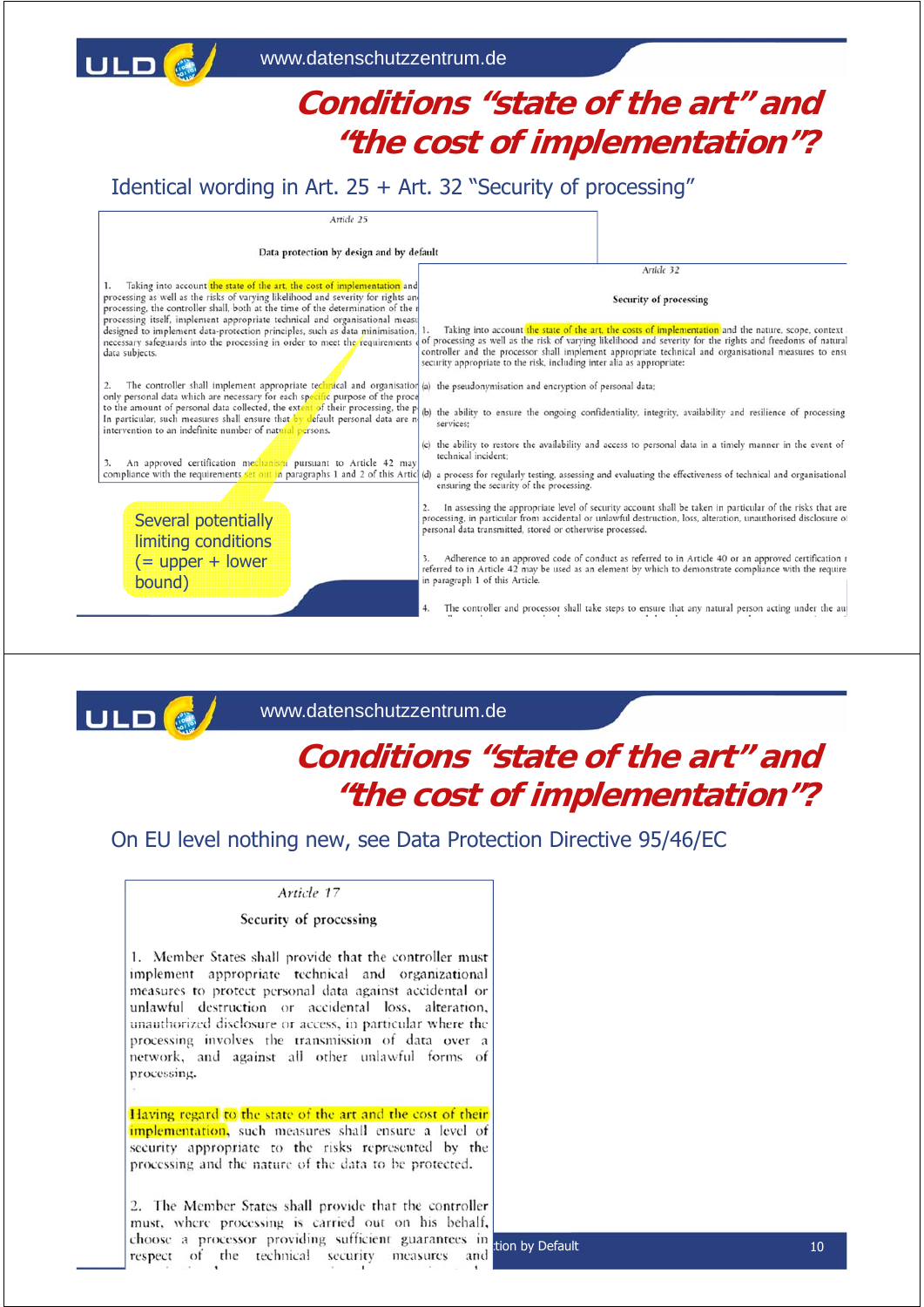

No potentially limiting conditions (SotA, costs, risks): more powerful?

# **Data Protection by Default**

**Article 25 Data protection by design and by default** 

Related to the "purpose limitation" principle (Art. 5)

(2) The controller shall implement appropriate technical and organisational measures for ensuring that, by default, only personal data which are necessary for each specific purpose of the processing are processed. That obligation applies to the amount of personal data collected, the extent of their processing, the period of their storage and their accessibility.

In particular, such measures shall ensure that by default personal data are not made accessible without the individual's intervention to an indefinite number of natural persons.

Influences access rights, encryption, location of storage (country/processor), …

11

Social network clause

Data Protection by Default

ULD<sup>e</sup> www.datenschutzzentrum.de

# **Three cases for "(pre-)configurability"**

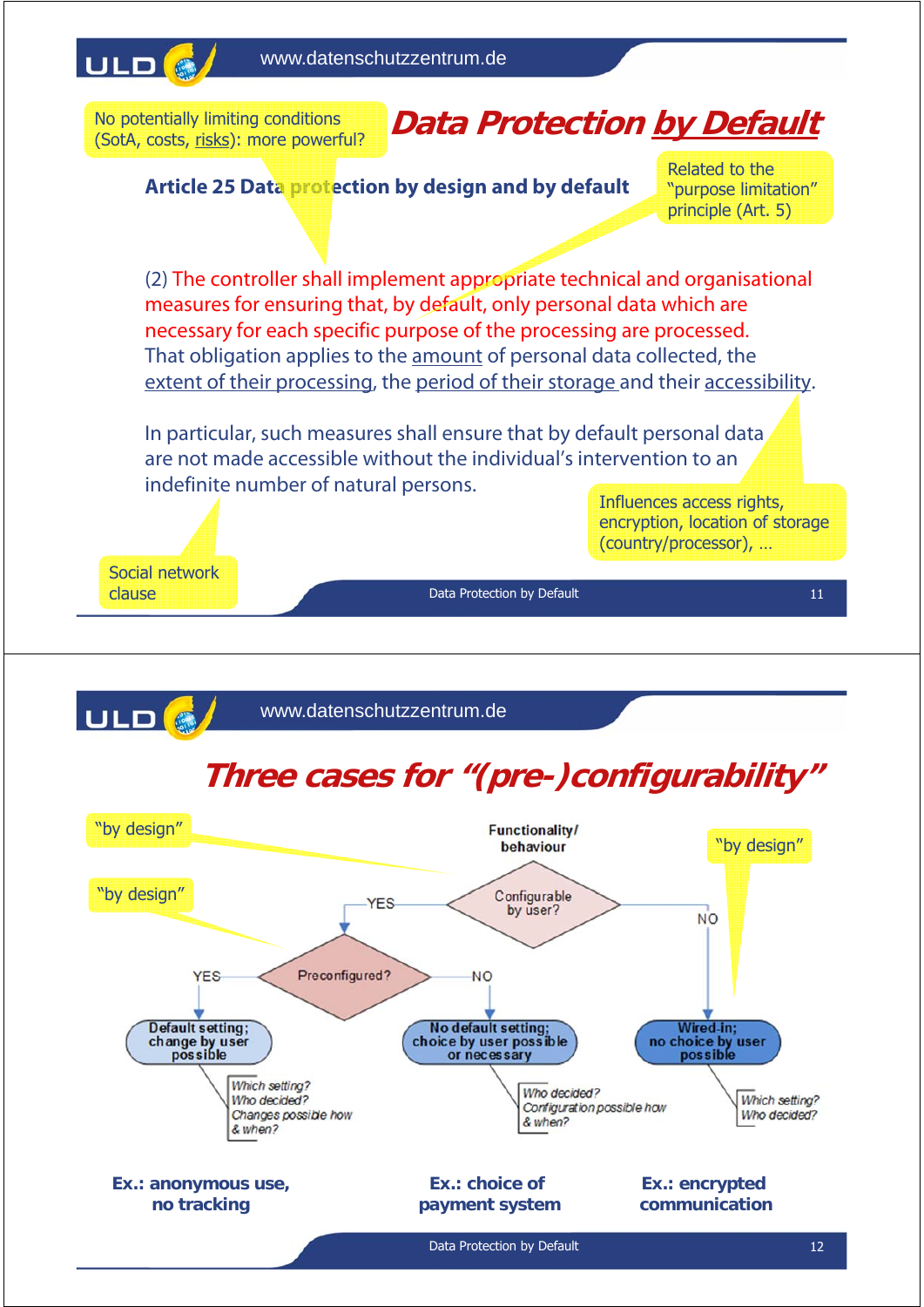

## **Two different types of configuration**

1. Configuration of a process necessary for the purpose within the application

> Not so easy answer on the best default – depending on the purpose / functionality

2. Configuration of an additional process that is not strictly needed for the original purpose  $($   $\neq$  "simple use" / "basic functionality")

> Easy answer: Default = "NO" if additional purpose / party / personal data processing

> > Data Protection by Default 13

ULD<sup>6</sup>

www.datenschutzzentrum.de

### **Checks for defaults w.r.t. necessary processes**

Check:

- What do users expect? Rights & freedoms/interests?
	- **In general?**
	- On a more individual base?
- Where is user interaction necessary?
	- To decide on important parameters
		- Where to process data? Which jurisdiction?
		- Which additional parties?
		- Costs?
	- E.g.: choice of payment system
	- E.g.: choice of cloud storage location

Granularity? Usability? User guidance?

"One size fits all" doesn't work here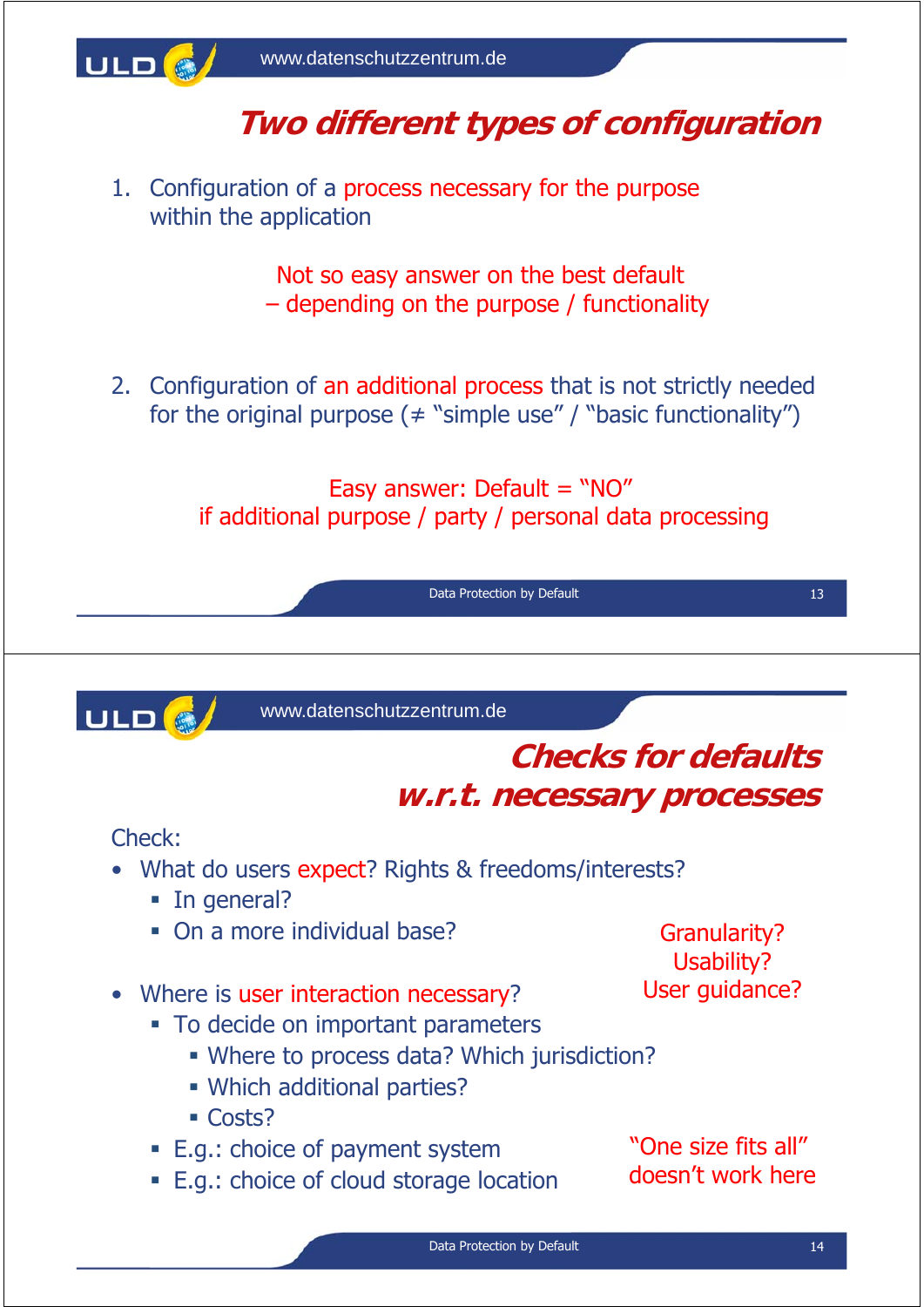

• Disguising other default decisions (lock-in mechanisms)

http://geek-and-poke.com/geekandpoke/ 2010/12/21/the-free-model.html

PIGS TALKING ABOUT THE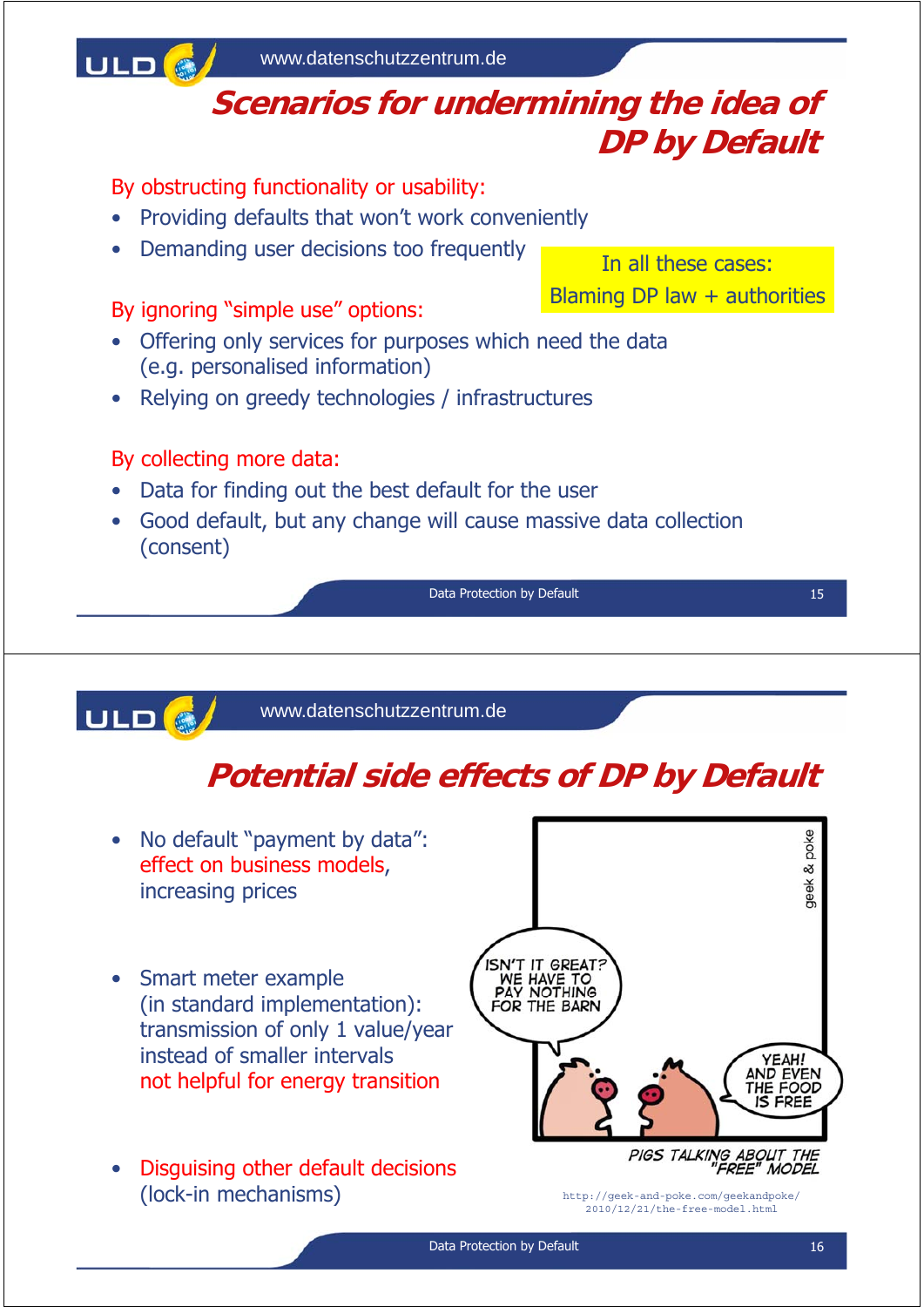

- "Data Protection by Default"
	- ... is a rather absolute requirement
	- … can be a game changer
	- ... and "... by Design" are unlike twins
- Practical guidance is necessary:
	- How to figure out (the) best default(s)?
	- **Best for which user groups?**
- Many open questions in practice:
	- How to achieve by controllers?
	- **How to supervise by DPAs?**





Photo: Leon Riskin

Data Protection by Default 17 and 17 and 17 and 17 and 17 and 17 and 17 and 17 and 17 and 17 and 17 and 17 and 17 and 17 and 17 and 17 and 17 and 17 and 17 and 17 and 17 and 17 and 17 and 17 and 17 and 17 and 17 and 17 and



www.datenschutzzentrum.de

Side remark

### **BTW: All translations are equivalent, aren't they?**

- [FR] Article 25: Protection des données dès la conception et protection des données par défaut
- [ES] Artículo 25: Protección de datos desde el diseño y por defecto
- [NL] Artikel 25: Gegevensbescherming door ontwerp en door standaardinstellingen
- [DA] Artikel 25: Databeskyttelse gennem design og databeskyttelse gennem standardindstillinger
- [SV] Artikel 25: *Inbyggt* dataskydd och dataskydd som standard
- [DE] Artikel 25: Datenschutz durch Technikgestaltung und durch datenschutzfreundliche Voreinstellungen